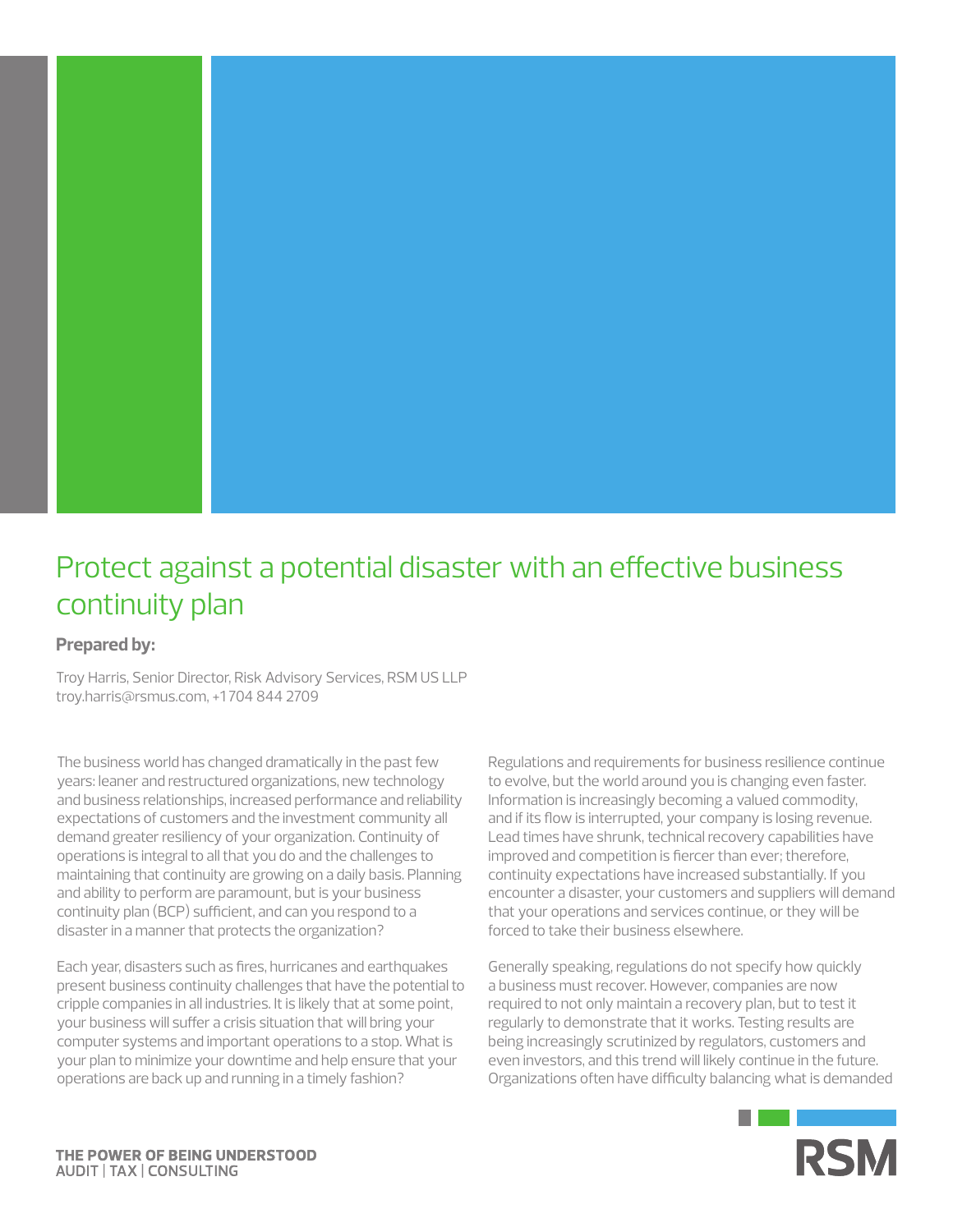from a regulatory aspect and the level of efficiency that customers and stakeholders have come to expect.

## **Requirements and expectations**

In the event of a business disruption, it is imperative that you are prepared to be up and running more quickly than in the past because the impact of potential downtime is greater. You have regulatory requirements you must abide by, but the expectations of your customers, stakeholders and employees hold you to an even higher standard. Adhering strictly to the continuity standards of your industry is likely not enough.

Business is moving at a quicker pace than ever, and chances are you face greater competition than you did just a few years ago. In a dynamic and evolving marketplace, your competitors are likely to court your customers, and your customers are more likely to look for other options. Even though customers and vendors may prefer to work with an established business partner, even the most loyal relationship can be jeopardized if one party cannot deliver on its commitments. The same holds true for employees—if you can't meet your obligations to them, they will seek other options.

Your customers have expectations of your business and often have tight timelines that can easily become disrupted due to any amount of downtime. Just-in-time inventory is an example that demonstrates that if you are even a day late with a customer shipment, the client may be required to shut down its manufacturing line and not meet its requirements. There are many instances in which operating windows have become tighter, expectations have risen and companies don't have the timing flexibility they used to have.

Large-scale disasters such as Hurricane Katrina and the blackout in the Northeast have presented challenges to even the strongest BCPs, and have served as a reminder to businesses that were not directly affected that these types of events can affect anyone. Situations have arisen that have been almost impossible to plan for, but lessons can be learned and controls can be implemented to prepare your business in case it is ever involved in a similar crisis situation. Sometimes the unthinkable does happen, so your business must be proactive to plan for such a scenario. More often than not, there are several common issues that deter an organization's recovery and your plan must allow you to overcome these difficulties before they pose a problem.

# **Common BCP issues and concerns**

There are several prevalent obstacles that can have a negative impact on your BCP following a disaster. Many of these aspects can be overlooked or forgotten in the planning process, but each could have an adverse effect on the efficiency of your organization's recovery efforts. Fortunately, each of these hindrances can be mitigated with proper plan design, foresight and communication, allowing you to continue operations and tend to the needs of your customers.

#### Outdated plans

Often, a business has built a continuity plan around strategies to meet goals that were established a number of years ago. Those same strategies may not meet today's needs. That plan may have included a contracted hot site, and the contract has been renewed every year or two without reevaluating whether this strategy still utilizes the technologies, the capacity or even the recovery window you need. Your system requirements have likely changed over the years while your window for recovery has gotten smaller. You may need more workspace as your physical location may no longer be appropriate. If you are just renewing contracts and conducting the same tests on a yearly basis, you may not realize that the plan has become obsolete.

#### Uncertain roles within the plan

Another issue that businesses encounter is defining who is involved in the BCP process as well as assigning specific roles and responsibilities. It is not unusual for a business to designate someone in IT to be responsible for the entire BCP process. In this scenario, an IT professional designs a sufficient plan from a technology perspective, but they may have limited knowledge of how the business operates. Management needs to be involved in the process, but since every organization and culture is different, there is no universal right answer regarding who should own the BCP process. Some companies designate the process under insurance risk management, some under IT and some under the CFO. While the reporting relationship can vary depending on the goals and strategy of the company, it is always important to ensure the BCP program is positioned to command attention and have visibility throughout the enterprise.

Having an executive sponsor and building a steering committee are critical to defining and achieving the vision of your BCP program. The steering committee will provide strategic direction, define priorities and establish an awareness program that helps ensure the company's employees are knowledgeable of the BCP, and prepared to respond at the time of a disaster.

## **Testing**

When it comes to BCP testing, there are several different types of exercises that you can perform to validate and improve your BCP program. The key is your testing program must evolve to meet the changing objectives and requirements of your BCP.

The most common type of test is a tabletop or a walk-through test, where an organization already has a plan in place and each department periodically comes together to talk through a simulated disaster, such as a tornado or earthquake. Contingency plans such as communication strategies and an evolving timeline of planned action steps should be shared. Tabletop or walk-through tests should be performed against a variety of scenarios, with varying impacts and outage durations, to exercise and validate various aspects of your BCP.

Another type of exercise is a simulation test, which involves a more hands-on and realistic situation. In this test, operations are migrated to a hot site or other alternate location where recovery activities are performed by members of different departments. Participants will physically travel to the site to make sure that they can get their job done and perform necessary processes effectively.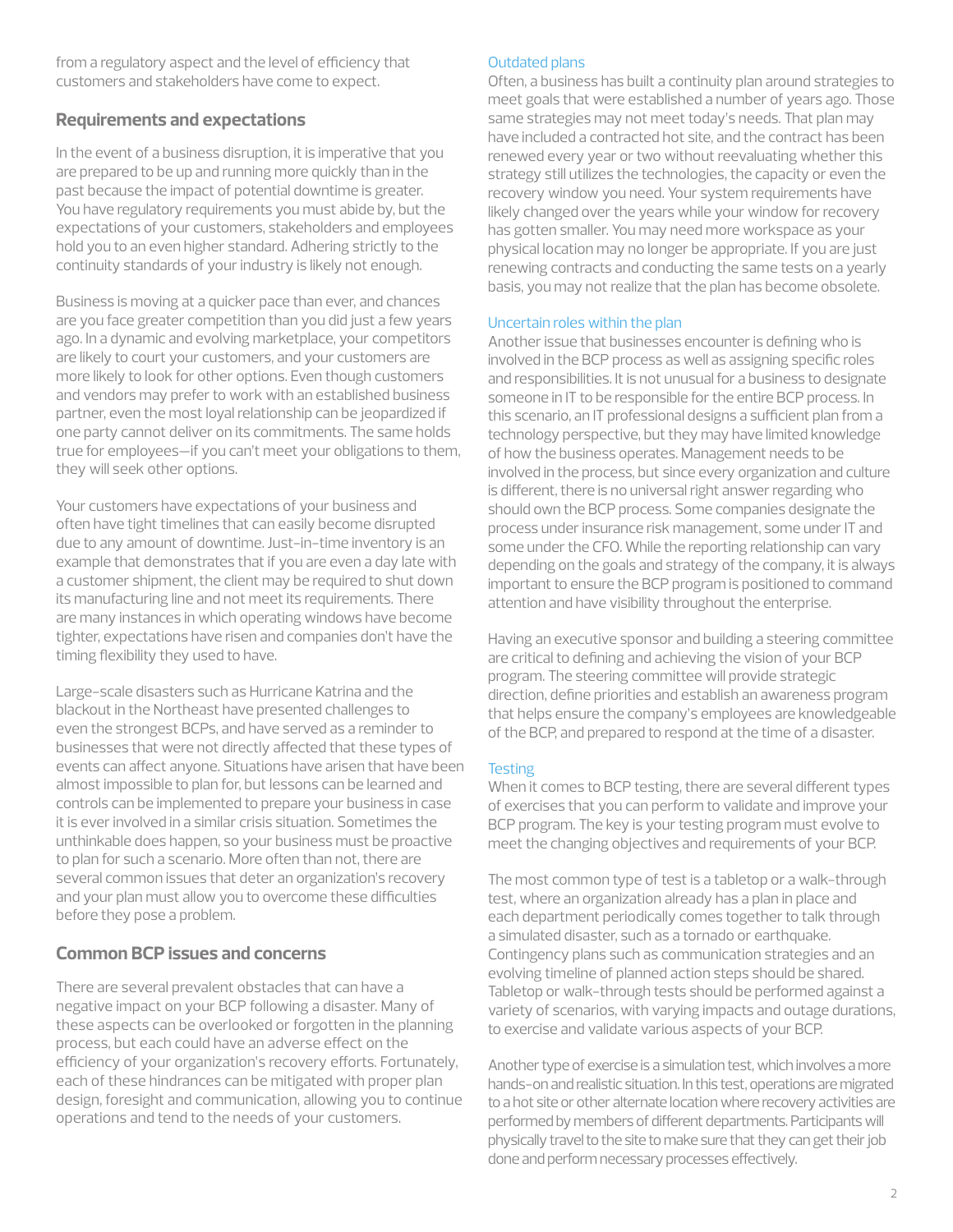A checklist test is a non-invasive test that involves confirming that required documentation, supplies and other resources are in place and available as designated in the BCP. This type of testing is fairly simple, but it can be effective in ensuring that designated resources are where they should be, and employees are aware of how and where to obtain these items.

If you are not bringing new variables into your testing processes, or if you are using invalid methods and scenarios, you may overlook red flags that could indicate trouble. However, performing valid testing is only one part of the equation. Your business must evaluate what information the testing yields and incorporate the results into your BCP to provide proper protection in the event of a disaster.

In some cases, organizations simply restore their backup tapes and believe they have completed an effective disaster recovery test. However, this may fail to simulate a realistic scenario and often does not achieve particular objectives or goals. For instance, a valid test should consider how quickly the alternate equipment can be mobilized, which backups would be available to be used for the restoration and how data would be brought current and synchronized. These factors should be considered as your organization plans its testing and defines its BCP goals.

These various types of tests should be considered by your organization, and you should be sure to challenge your employees and your plan by varying the types of testing performed each year. There should be many components of your testing, as there are many variations in the way that a disaster can unfold in terms of timing and what could be affected. If you are repeatedly testing the same processes or components of your plan, you could leave yourself vulnerable.

#### Supply chain continuity

Even if you don't experience a disaster directly, your business can be severely affected by disruptions to your supply chain. Similar to how your customers depend on you, you likely have little slack time where you can wait to receive critical products or services. Although it's critical to confirm that your vendors are prepared for disasters, you also need to identify contingencies that would allow you to continue operating even if one or more third parties experience a disruption. In some cases, such contingencies may simply mean having secondary and tertiary suppliers for a given product. However, in many cases, such solutions are not so simple. To ensure that you can continue your operations despite a disruption at one or more of your vendors, your BCP program should include an analysis of your external dependencies, and you should define strategies that minimize your exposure to failures in your supply chain.

#### Differences between high availability and disaster recovery

Often, businesses rely on their high availability architecture as the foundation for their BCP. This generally means that if a server is disabled, another server immediately and automatically assumes the role of the disabled device. While this strategy can greatly increase the availability of the related systems and data, it may not adequately protect you from viruses, data corruption or even natural disasters that affect both systems simultaneously.

For this reason, it is important that you consider your needs for both high availability and true disaster recovery, and implement solutions that allow you to achieve both objectives. Being highly available involves planning for glitches and having a level of redundancy built in. However, the dollars you invest in high availability solutions do not always help you recover from a disaster. It will not always be possible to implement one solution that meets both needs to the degree you may prefer, but there are options that can provide an acceptable level of both high availability and recoverability.

#### Service-provider recovery capabilities

Since many businesses outsource major computer systems, they may not address these systems within their BCP. However, since these systems may be vital to your business operations, you could be severely affected if your service provider experiences a disaster. Although companies typically verify that their service providers have disaster recovery plans, many organizations fail to confirm these plans meet their own disaster recovery objectives and windows. You need to know the details of your vendors' recovery plans, and determine how long it will take them to recover if they experience a disaster. You also need to understand how current your data will be following a recovery, and you should be aware of any restrictions that you can expect if a vendor does activate its disaster recovery plan. If a vendor would be using backup tapes from a previous day (or beyond), or if the restored systems may offer incomplete functionality or capacity, their recovery capabilities may not be sufficient to meet your needs. If you outsource even a portion of your computer systems or your business operations, it is critical to understand your vendors' recovery plans and capabilities and to confirm that they properly align with your recovery strategies and meet your business continuity needs.

## **BCP capability improvements**

Now for some good news: while requirements have become more demanding, advances in technology and better testing methodologies have made it easier for businesses to implement a robust BCP that meets even the smallest recovery windows. Solutions that may not have been an option in the past are now more affordable, available and reliable. While these enhanced recovery capabilities only further increase BCP expectations and requirements, they also provide the tools and options you need to meet such demands.

#### BCP software

 If your business has not implemented a BCP software package, this may be an investment you should look into. Specialized BCP software allows you to maximize the efficiency of your BCP efforts by more effectively managing and maintaining your documentation. Today's software packages can streamline the BCP development, maintenance and distribution functions, allowing you to spend less time tending to administrative matters, and more time improving your BCP.

#### Affordable hardware and communication

Businesses now have much more affordable hardware options to establish their own internal recovery capabilities, even by simply upgrading existing hardware and moving old hardware to a new location to use as a backup. Communication has also become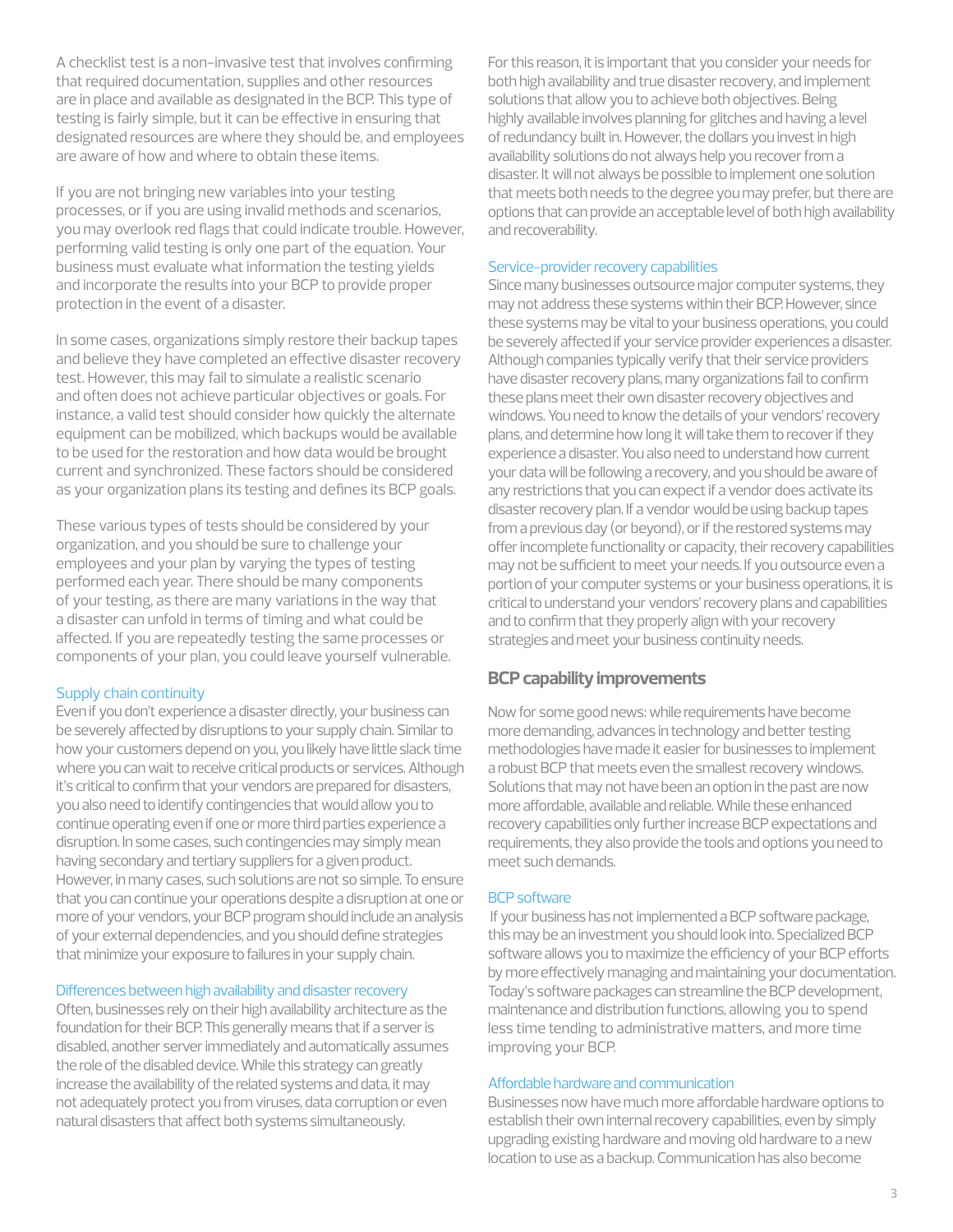much more affordable, with many more options and increased availability. In the past, you had a primary data center, and you could often only afford to connect your employees to that site. If you had an alternate data center, you needed twice as many data connections, which became costly. Now, dynamic options are available, which allow all sites to "talk" with each other in a cohesive, affordable manner. You no longer need the separate pipes that were previously required to connect with each individual data center, and each location has the ability to communicate within a singular communication cloud. Without a prohibitive investment, these technologies give you the ability to seamlessly transfer your data center from one site to another with little or no telecommunications changes.

#### **Virtualization**

The latest virtualization technologies greatly reduce the complexity of recovering large collections of IT servers. In the past, a business that had 100 servers literally had to maintain 100 physical boxes. Restoring those servers was both costly and time-consuming, with steps ranging from installing and maintaining operating systems to restoring data, all having to be repeated for each individual machine. Now, with virtualization, you can still use 100 independent servers, but they can be housed on one box that can be restored as a single component. Virtualization technologies provide substantial cost savings while greatly simplifying and expediting a recovery effort.

#### Remote computing

Any organization's BCP must address relocating staff from a disabled facility to one or more alternate work locations. Such arrangements can be expensive and complicated, particularly for companies that have many employees working under one roof. With remote computing technologies, companies can now greatly decrease their alternate worksite arrangements, and instead plan to have large portions of their staff utilize their company laptop, personal computer or other machine to perform their critical duties from home or another remote location. In fact, remote computing is now so reliable and cost-effective that many companies allow (and even promote) this practice as part of their normal day-to-day operations. Thin-client and virtual desktop technologies have reduced the importance of the local storage and processing capabilities, thereby allowing PCs to become practically interchangeable. Even if an office PC has been disabled or is inaccessible, the company can quickly distribute basic laptops that allow employees to access the same systems and data, and perform their normal duties, just like they would at their standard workstation.

#### Cloud services

The emergence of cloud computing may allow you to push software or services to the cloud that used to be a recovery planning nightmare. This may allow your organization to adequately address system and file availability requirements, making one less issue that you have to worry about in your BCP. However, there are risks associated with cloud services, so your organization should appropriately assess and consider these before adopting this strategy.

## **Conclusion**

A comprehensive BCP that helps to ensure a timely recovery in the midst of a disaster can be difficult to develop and implement, and it is tough to do on your own. Since you work with your BCP processes every day and every year, you might be too close to identify weaknesses or areas for improvement. This white paper may give you ideas for improving your BCP, but to identify process improvements and develop an actionable plan, you may want to consider bringing in an outside third party to either assess your BCP or design a testing plan. A third party can design a scenario that includes different variables that have not been addressed by your recent tests. An outside partner can also help your business understand, either through testing or assessments, where your strengths or opportunities for improvement exist to allow you to optimize your BCP efforts and maximize your recovery capabilities.